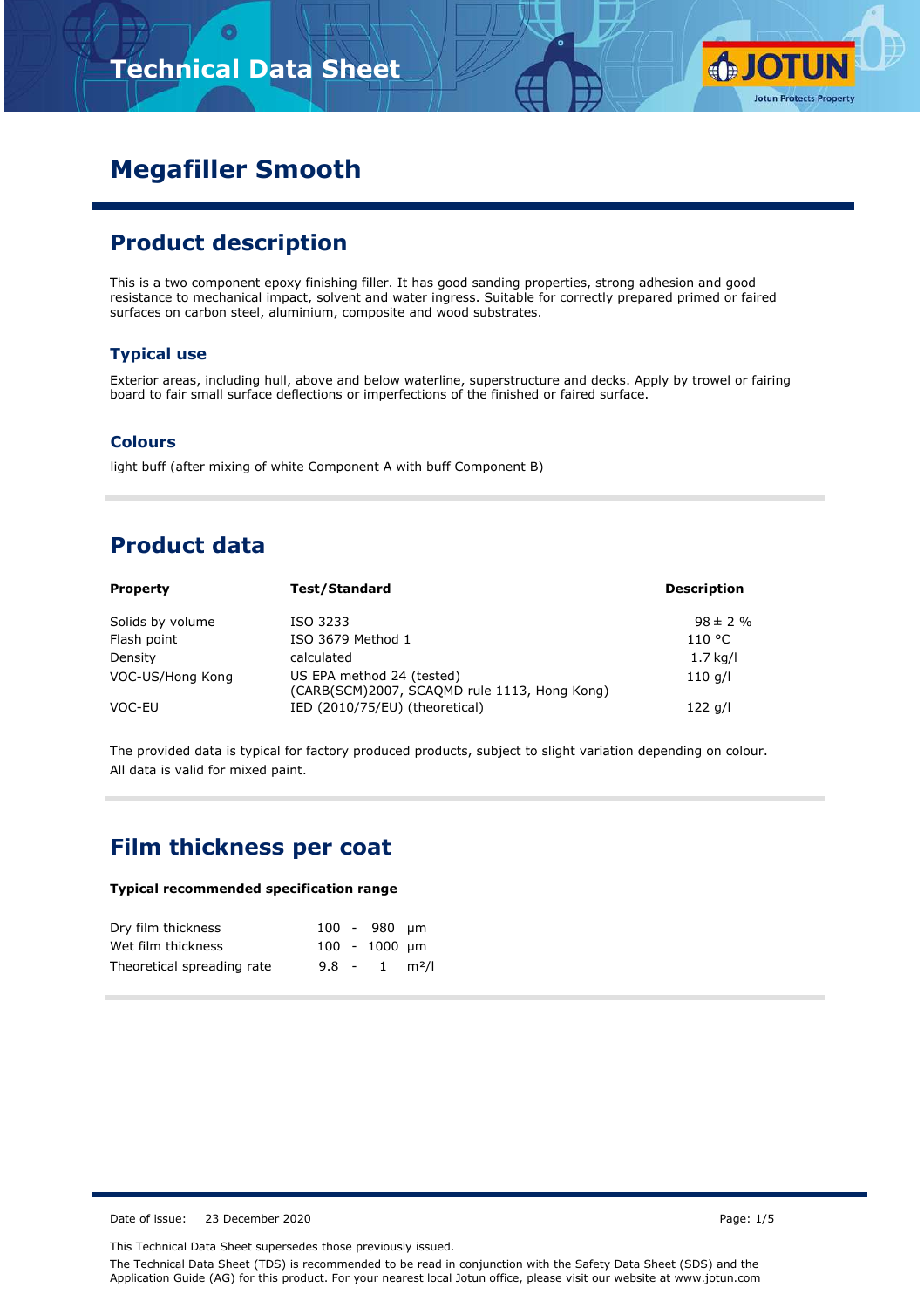

## **Surface preparation**

To secure lasting adhesion to the subsequent product all surfaces shall be clean, dry and free from any contamination.

#### **Surface preparation summary table**

|                  | <b>Surface preparation</b>                                                                                                                                                                                                                                                                                                                                                                                                                                                                                                                                                                                                                                 |                                                                                                                                                                                                                                                                                                                                                                                                                                                                                                                                                                                                                                                                                                                                                                                                                                      |  |
|------------------|------------------------------------------------------------------------------------------------------------------------------------------------------------------------------------------------------------------------------------------------------------------------------------------------------------------------------------------------------------------------------------------------------------------------------------------------------------------------------------------------------------------------------------------------------------------------------------------------------------------------------------------------------------|--------------------------------------------------------------------------------------------------------------------------------------------------------------------------------------------------------------------------------------------------------------------------------------------------------------------------------------------------------------------------------------------------------------------------------------------------------------------------------------------------------------------------------------------------------------------------------------------------------------------------------------------------------------------------------------------------------------------------------------------------------------------------------------------------------------------------------------|--|
| <b>Substrate</b> | Minimum                                                                                                                                                                                                                                                                                                                                                                                                                                                                                                                                                                                                                                                    | Recommended                                                                                                                                                                                                                                                                                                                                                                                                                                                                                                                                                                                                                                                                                                                                                                                                                          |  |
| Coated surfaces  | New Jotun Yachting epoxy primer:<br>Clean, dry and undamaged compatible<br>coating<br>Remove any contamination that could<br>interfere with the intercoat adhesion.<br>Cured Jotun Yachting epoxy primer:<br>Exceeding maximum recoat intervals<br>will require cleaning/abrading with<br>abrasive pads (Scotch-Brite® or<br>corresponding type) moistened with<br>Jotun Thinner No. 17.<br>Fillers:<br>Orbital sanding or hand sanding with<br>aluminium oxide or silicon carbide<br>sandpaper with recommended grit<br>according to existing product's surface<br>preparation requirements. Check<br>relevant product's TDS for detailed<br>information. | New Jotun Yachting epoxy primer:<br>Clean, dry and undamaged compatible<br>coating<br>Remove any contamination that could<br>interfere with the intercoat adhesion.<br>Cured Jotun Yachting epoxy primer:<br>Exceeding maximum recoat intervals<br>will require cleaning/abrading by<br>orbital sanding or hand sanding with<br>aluminium oxide or silicon carbide<br>sand paper with grit P80-P120. The<br>minimum DFT of the existing primer,<br>according to its relevant TDS, must<br>remain after sanding. If required<br>additional coats should be applied.<br>Fillers:<br>Orbital sanding or hand sanding with<br>aluminium oxide or silicon carbide<br>sandpaper with recommended grit<br>according to existing product's surface<br>preparation requirements. Check<br>relevant product's TDS for detailed<br>information. |  |

Optimum performance, including adhesion, corrosion protection, heat resistance and chemical resistance is achieved with recommended surface preparation.

## **Application**

#### **Application methods**

The product can be applied by

Trowel: Pallet knife or other suitable tools.

#### **Product mixing ratio (by volume)**

| Megafiller Smooth Comp A | 1 part $(s)$ |
|--------------------------|--------------|
| Megafiller Smooth Comp B | 1 part $(s)$ |

#### **Product mixing ratio (by weight)**

Date of issue: 23 December 2020 **Page: 2/5** 

This Technical Data Sheet supersedes those previously issued.

The Technical Data Sheet (TDS) is recommended to be read in conjunction with the Safety Data Sheet (SDS) and the Application Guide (AG) for this product. For your nearest local Jotun office, please visit our website at www.jotun.com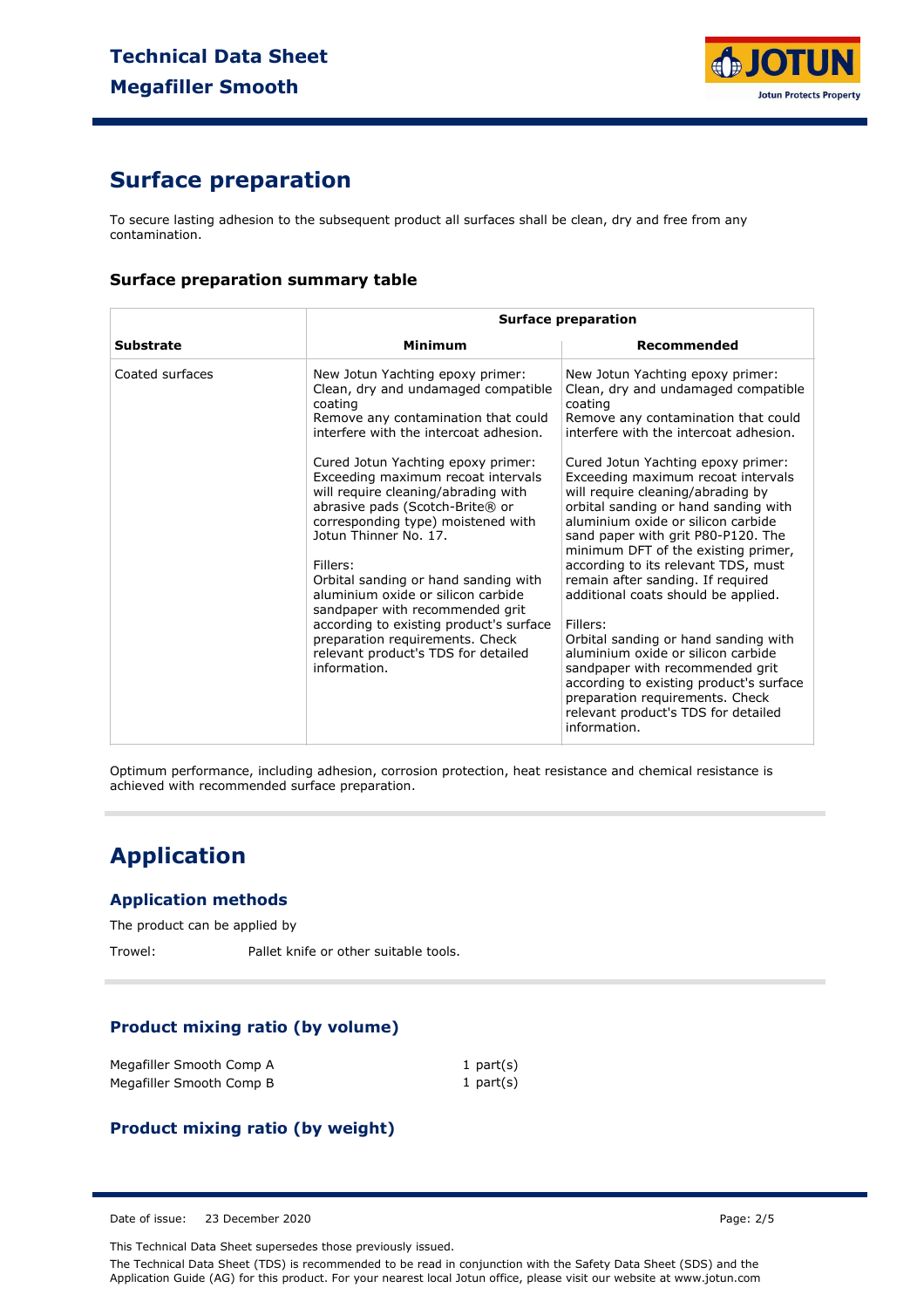# **Technical Data Sheet Megafiller Smooth**



Megafiller Smooth Comp A Megafiller Smooth Comp B 1 part(s) 1 part(s)

Mix the two components thoroughly until an even colour. Mix by trowel or with an approved filler mixing machine.

#### **Thinner/Cleaning solvent**

Do not add thinner.

Cleaning solvent: Jotun Thinner No. 17

For cleaning of equipment only.

When thinners are used as a cleaning solvent, the use must be in accordance with prevailing local regulations.

# **Drying and Curing time**

| Substrate temperature     | $15 °C$ $23 °C$ $35 °C$ |
|---------------------------|-------------------------|
| Surface (touch) dry       | 16h 13h 4h              |
| Walk-on-dry               | 14 h<br>48 h<br>10 h    |
| Dry to over coat, minimum | 5 h<br>8 h<br>- 2 h     |
| Dried/cured for service   | 14 d 7 d<br>-3 d        |

Drying and curing times are determined under controlled temperatures and relative humidity below 85%, and at the typical DFT for the product.

Surface (touch) dry: The state of drying when slight pressure with a finger does not leave an imprint or reveal tackiness.

Walk-on-dry: Minimum time before the coating can tolerate normal foot traffic without permanent marks, imprints or other physical damage.

Dry to over coat, minimum: The recommended shortest time before the next coat can be applied.

Dried/cured for service: Minimum time before the coating can be permanently exposed to the intended environment/medium.

# **Induction time and Pot life**

| <b>Paint temperature</b> | 23 °C  |
|--------------------------|--------|
| Pot life                 | 45 min |

Increase of temperature will reduce the pot life.

Date of issue: 23 December 2020 **Page: 3/5** 

This Technical Data Sheet supersedes those previously issued. The Technical Data Sheet (TDS) is recommended to be read in conjunction with the Safety Data Sheet (SDS) and the Application Guide (AG) for this product. For your nearest local Jotun office, please visit our website at www.jotun.com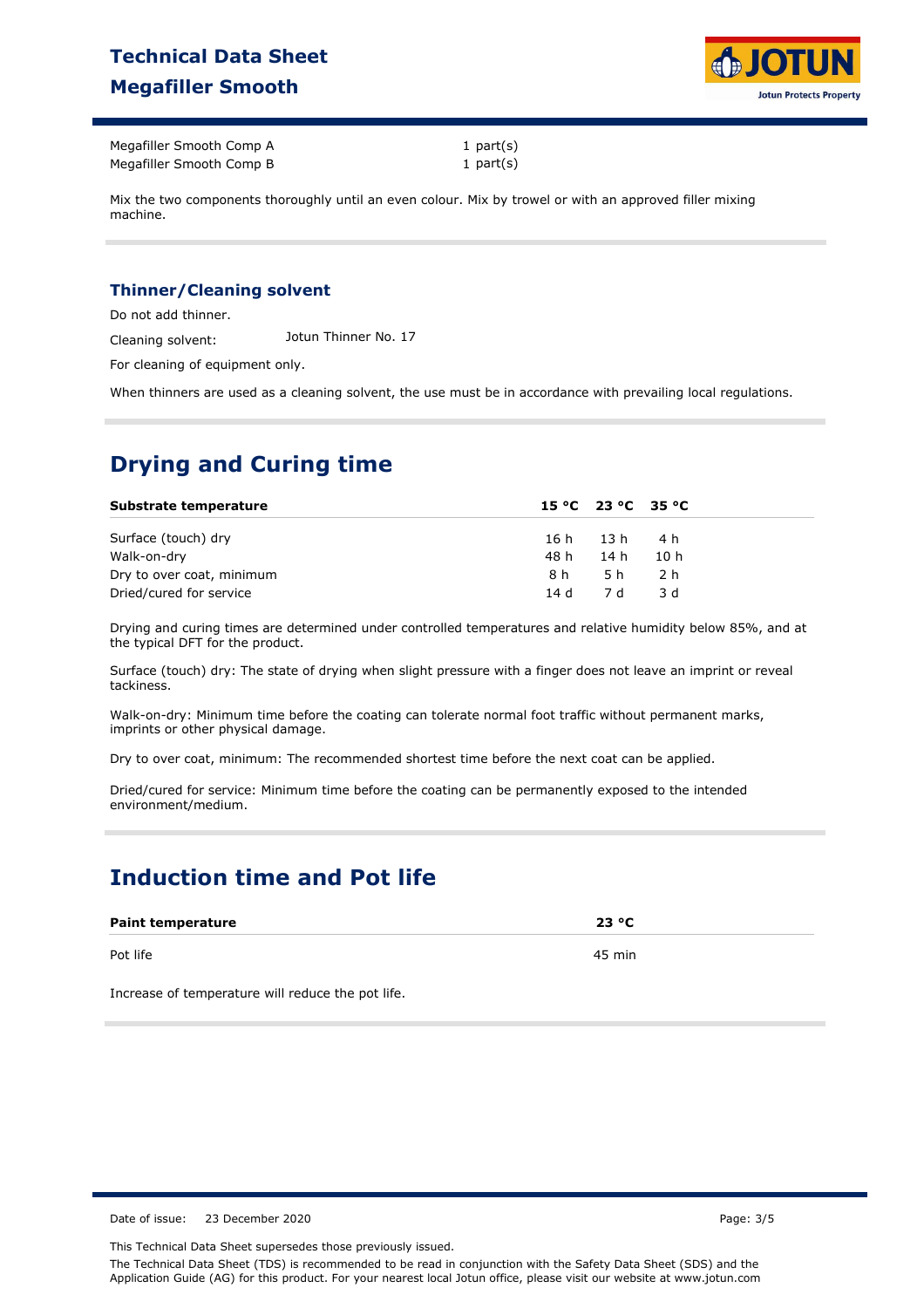

### **Shore D hardness**

|                  | <b>Measure after 3</b><br>sec |  |
|------------------|-------------------------------|--|
| Not sanded       | $75 \pm 5$                    |  |
| Sanded with P120 | $76 \pm 5$                    |  |

### **Heat resistance**

|                  | <b>Temperature</b> |      |  |
|------------------|--------------------|------|--|
|                  | Continuous         | Peak |  |
| Dry, atmospheric | 120 °C             | -    |  |

# **Product compatibility**

Depending on the actual exposure of the coating system, various primers and topcoats can be used in combination with this product. Some examples are shown below. Contact Jotun for specific system recommendation.

Previous coat: Subsequent coat: epoxy epoxy

# **Additional information**

#### **INSTRUCTION FOR USE:**

Apply the product onto suitable epoxy coatings such as Megafiller, Megafiller Multi, Megacote or Megaprimer. May be applied on properly prepared polyurethane or linear polyester coating. For maximum intercoat adhesion, sand each layer of the product. Seal Megafiller Smooth with two coats of a suitable epoxy coating such as Megaprimer. This product may be mixed with Megafiller, however mixing should be done in a controlled way.

For further advice please contact your local Jotun office.

# **Packaging (typical)**

|                          | Volume   | <b>Size of containers</b> |  |
|--------------------------|----------|---------------------------|--|
|                          | (litres) | (litres)                  |  |
| Megafiller Smooth Comp A |          |                           |  |
| Megafiller Smooth Comp B |          |                           |  |

The volume stated is for factory made colours. Note that local variants in pack size and filled volumes can vary due to local regulations.

#### **Storage**

Date of issue: 23 December 2020 **Page: 4/5** 

This Technical Data Sheet supersedes those previously issued.

The Technical Data Sheet (TDS) is recommended to be read in conjunction with the Safety Data Sheet (SDS) and the Application Guide (AG) for this product. For your nearest local Jotun office, please visit our website at www.jotun.com